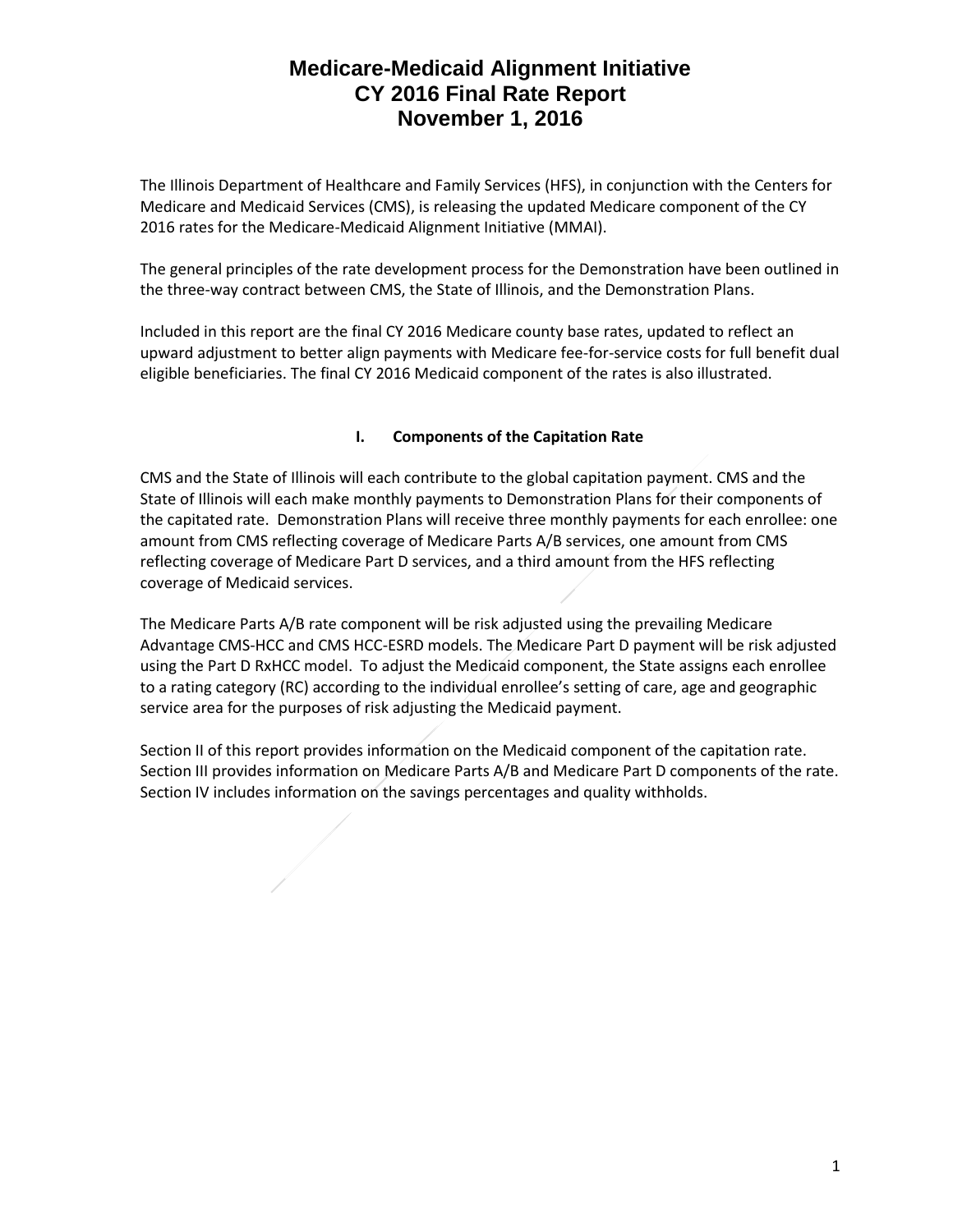#### **II.** Medicaid Component of the Rate – CY 2016

This section provides an overview of the capitation rate development for the Medicaid component of the Medicare-Medicaid Alignment Initiative for CY 2016 and has been developed to address the requirements outlined under 42 CFR 438.6(c) related to actuarial soundness of the capitation rates.

The basis for the Medicaid rates began with costs developed prior to the application of the Medicare and Medicaid composite savings percentages established by the state and CMS, informed by estimates from CMS and its contractors. The final Medicaid capitation rates were set consistent with 42 CFR 438.6(c) in combination with a qualification that the Medicare capitation rates were established by CMS and the Medicare and Medicaid composite savings percentages were established by the state and CMS.

The following table illustrates the proposed monthly capitation rates for each rate cell for MMAI Medicaid benefits. MMAI beneficiaries are defined as a community resident to the extent the individual does not meet the HFS nursing home level of care criteria and does not reside in a nursing facility or qualify for a Home and Community-Based Services (HCBS) waiver. The blended long-term services and supports (LTSS) capitation rates were developed based on the estimated regional membership distribution between the Nursing Home and Other Waiver rate cells. MCO-specific rates paid will reflect each MCO's individual membership distribution between the Nursing Home and Other Waiver rate cells as of January 2016. The rate cell structure was developed based upon level of care and age (over/under age 65), with separate rates developed for the Greater Chicago and Central Illinois regions based on historical experience. The 3% shared savings percentage for Demonstration Year 2 of the program, as outlined in the Three-Way Contract, has been applied to these rates. The 2% quality withhold for the Demonstration Year 2 of the program has not been applied to the rates below.

| <b>MMAI Medicaid Component Demonstration Capitation</b><br><b>Rates Effective Calendar Year 2016</b> |            |            |  |  |
|------------------------------------------------------------------------------------------------------|------------|------------|--|--|
| <b>Central</b><br>Greater<br>Chicago<br><b>Illinois</b><br><b>Rate Cell</b>                          |            |            |  |  |
| Age 21-64                                                                                            |            |            |  |  |
| Community                                                                                            | \$136.98   | \$100.97   |  |  |
| <b>Blended LTSS</b>                                                                                  | \$2,638.49 | \$2,157.39 |  |  |
| Age 65+                                                                                              |            |            |  |  |
| Community                                                                                            | \$46.75    | \$65.87    |  |  |
| <b>Blended LTSS</b>                                                                                  | \$2,093.26 | \$1,860.32 |  |  |

The data serving as the base experience in the capitation rate development process was incurred during state fiscal year 2015 (July 1, 2014 to June 30, 2015). The fee-for-service data used in the rate development process reflects adjudicated data through September 2015. For the purposes of trend development and analyzing historical experience, fee-for-service data and enrollment experience from state fiscal years 2013 and 2014 were also reviewed. Additionally, completion factor adjustments were developed using internal regression time-series models to estimate future paid amounts (incurred but not reported) based on historical incurred to paid lag patterns.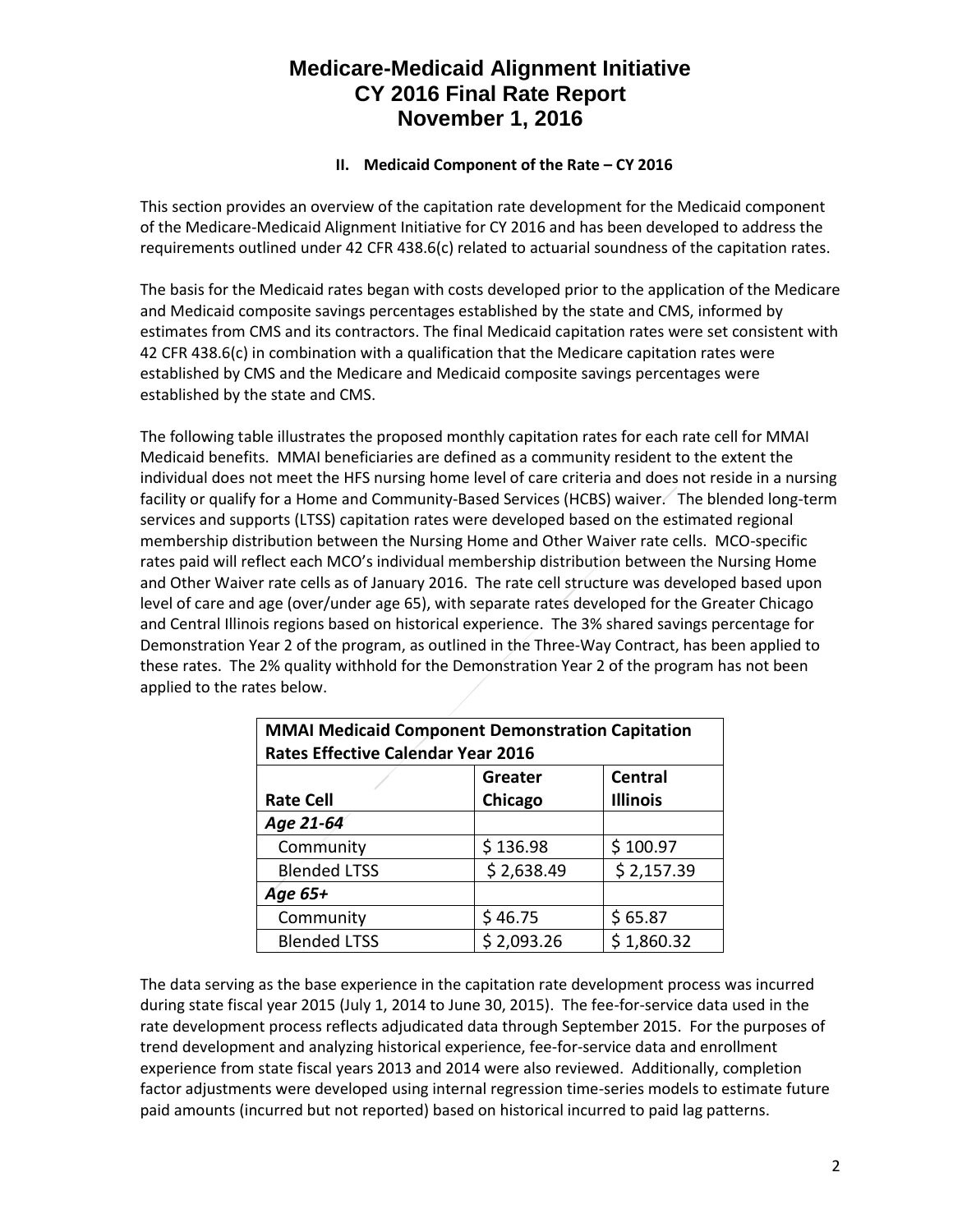Adjustments were developed by rate cell (Community, Nursing Facility, Other Waiver) and major category of service.

#### **DATA RELIANCE**

The following experience served as the primary data sources for the CY 2016 MMAI capitation rate development:

- Fee-for-services data for the MMAI eligible population for July 1, 2012 through June 30, 2015 and paid through September 2015;
- **•** Detailed fee-for-service and MMAI managed care enrollment data for July 1, 2012 through June 30, 2015;
- Summary of policy and program changes through state fiscal year 2015 (including changes to fee schedules and other payment rates).
	- o A 2.55% unit cost program adjustment was applied to historical experience in the Waiver – Nursing Services category. This reflects the hourly rate increase provided to the personal attendant workers on December 1, 2014 that was assumed to be reflected in only seven months of the base data.
	- $\circ$  An adjustment was applied to reflect the reversal of the 12.6% rate cut effective in May and June 2015 for nursing homes.

Prospective risk selection factors were applied to the base data in order to reflect the voluntary and opt-out nature of MMAI. Separate selection factors were developed for non-LTSS and LTSS. Selection factors reflect the termination of Health Alliance and the majority of its members from the MMAI program effective January 1, 2016. The table below summarizes the selection factor adjustments applied by rate cell for the Greater Chicago and Central Illinois regions.

| <b>MMAI Summary of Selection Factor Adjustments</b> |                        |             |                         |             |
|-----------------------------------------------------|------------------------|-------------|-------------------------|-------------|
|                                                     | <b>Greater Chicago</b> |             | <b>Central Illinois</b> |             |
| <b>Rate Cell</b>                                    | <b>Non-LTSS</b>        | <b>LTSS</b> | <b>Non-LTSS</b>         | <b>LTSS</b> |
| Community 21-64                                     | 0.8560                 | 1.0000      | 0.9350                  | 1.0000      |
| Community 65+                                       | 0.7340                 | 1.0000      | 0.9170                  | 1.0000      |
| <b>Nursing Facility 21-64</b>                       | 0.9230                 | 1.0000      | 0.9230                  | 1.0000      |
| Nursing Facility 65+                                | 0.8790                 | 1.0000      | 0.8790                  | 1.0000      |
| Other Waiver 21-64                                  | 0.8890                 | 0.9450      | 0.8890                  | 0.9450      |
| Other Waiver 65+                                    | 0.7360                 | 0.9240      | 0.7360                  | 0.9240      |

#### **TREND ADJUSTMENTS**

Trend rate assumptions were developed for the populations and services covered under the MMAI program based on claims experience data from July 1, 2012 through June 30, 2015. Utilization, cost per unit, and PMPM costs were summarized for the experience period by incurred month, rate cell, and medical service category. Trend rate assumptions were developed based on a review of regression modeling results, Medicare market based forecasts, and actuarial judgment.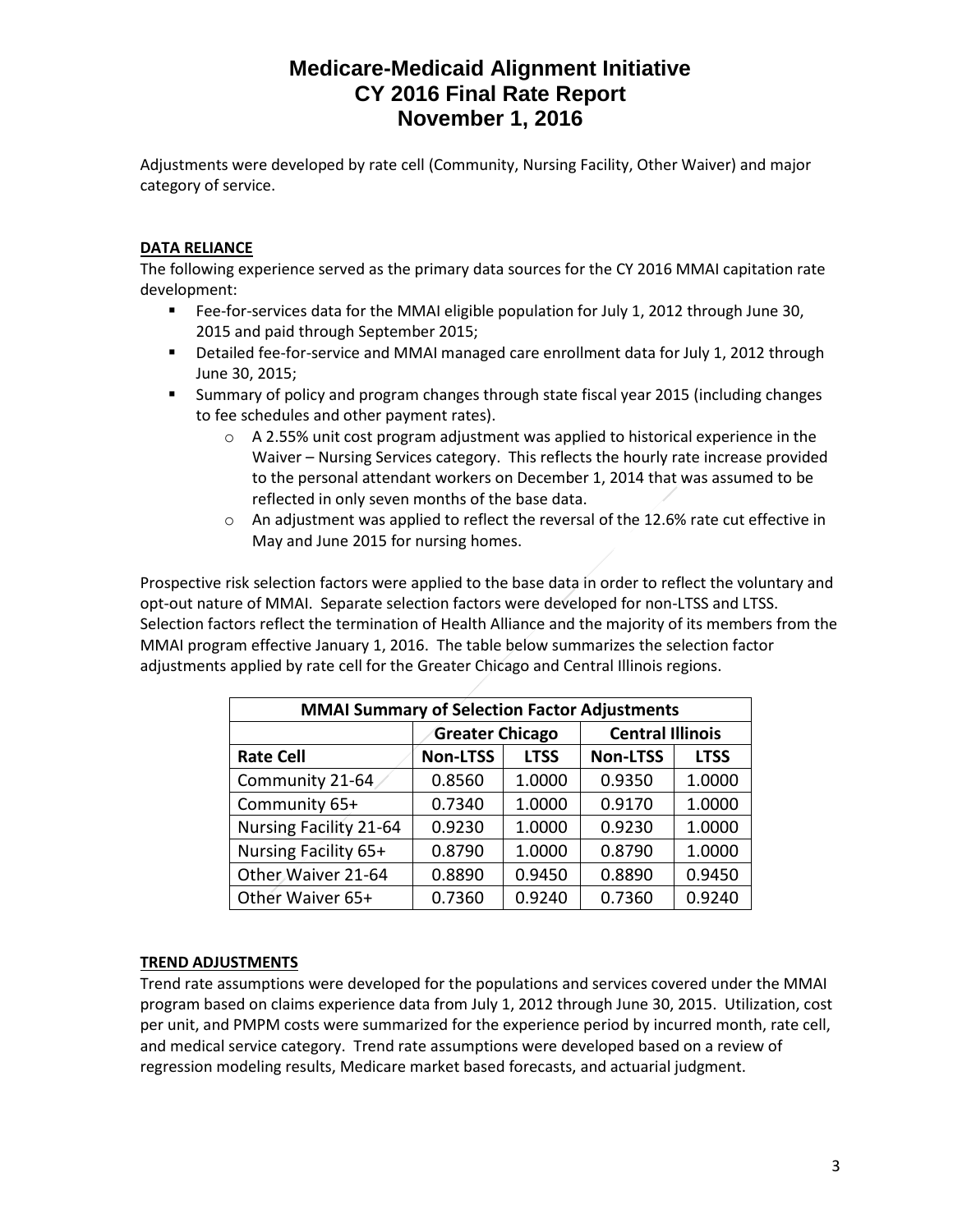Separate trend rates were developed by demonstration tier and medical services category and separate trend adjustments were developed for utilization and cost per service. Cost per unit trend rates reflect both changes in the unit cost of a given medical service and changes in the mix or intensity of services over time within a given medical services category. The tables below document utilization and cost per service trend assumptions.

| <b>MMAI Summary of Utilization Trend Assumptions</b> |                    |                 |                     |  |
|------------------------------------------------------|--------------------|-----------------|---------------------|--|
|                                                      | <b>Utilization</b> |                 |                     |  |
|                                                      |                    | <b>Nursing</b>  |                     |  |
| <b>Rate Cell</b>                                     | Community          | <b>Facility</b> | <b>Other Waiver</b> |  |
| Inpatient                                            | (0.5%)             | (0.5%)          | (0.5%)              |  |
| Outpatient                                           | $(0.0\%)$          | $(0.0\%)$       | $(0.0\%)$           |  |
| Ancillary                                            | 1.0%               | 1.0%            | 1.0%                |  |
| Physician                                            | 2.0%               | 1.5%            | 1.0%                |  |
| <b>DMHDD</b>                                         | 1.0%               | 1.0%            | 1.0%                |  |
| Long-Term Care                                       | 2.0%               | 1.0%            | 2.0%                |  |
| Waiver                                               | 1.0%               | 1.0%            | 2.0%                |  |
| Pharmacy                                             | 1.0%               | 1.0%            | 1.0%                |  |

| <b>MMAI Summary of Unit Cost Trend Assumptions</b> |                    |                 |                     |  |
|----------------------------------------------------|--------------------|-----------------|---------------------|--|
|                                                    | <b>Utilization</b> |                 |                     |  |
|                                                    | <b>Nursing</b>     |                 |                     |  |
| <b>Rate Cell</b>                                   | Community          | <b>Facility</b> | <b>Other Waiver</b> |  |
| Inpatient                                          | 2.5%               | 2.5%            | 2.5%                |  |
| Outpatient                                         | 2.0%               | 2.0%            | 2.0%                |  |
| Ancillary                                          | 1.0%               | 1.0%            | 1.0%                |  |
| Physician                                          | 1.0%               | 1.0%            | 1.0%                |  |
| <b>DMHDD</b>                                       | 1.0%               | 1.0%            | 1.0%                |  |
| Long-Term Care                                     | 1.5%               | 1.5%            | 1.5%                |  |
| Waiver                                             | 1.0%               | 1.0%            | 1.0%                |  |
| Pharmacy                                           | 4.0%               | 4.0%            | 4.0%                |  |

Further documentation of the development of the Medicaid component of the MMAI rates is contained in the May 12, 2016 report published by Milliman, Inc. entitled *Medicare-Medicaid Alignment Initiative Rates – Calendar Year 2016 Medicaid Capitation Rate Development*. This report should be referenced for additional details and limitations regarding the rate development process for the Medicaid rate component of the CY 2016 MMAI program.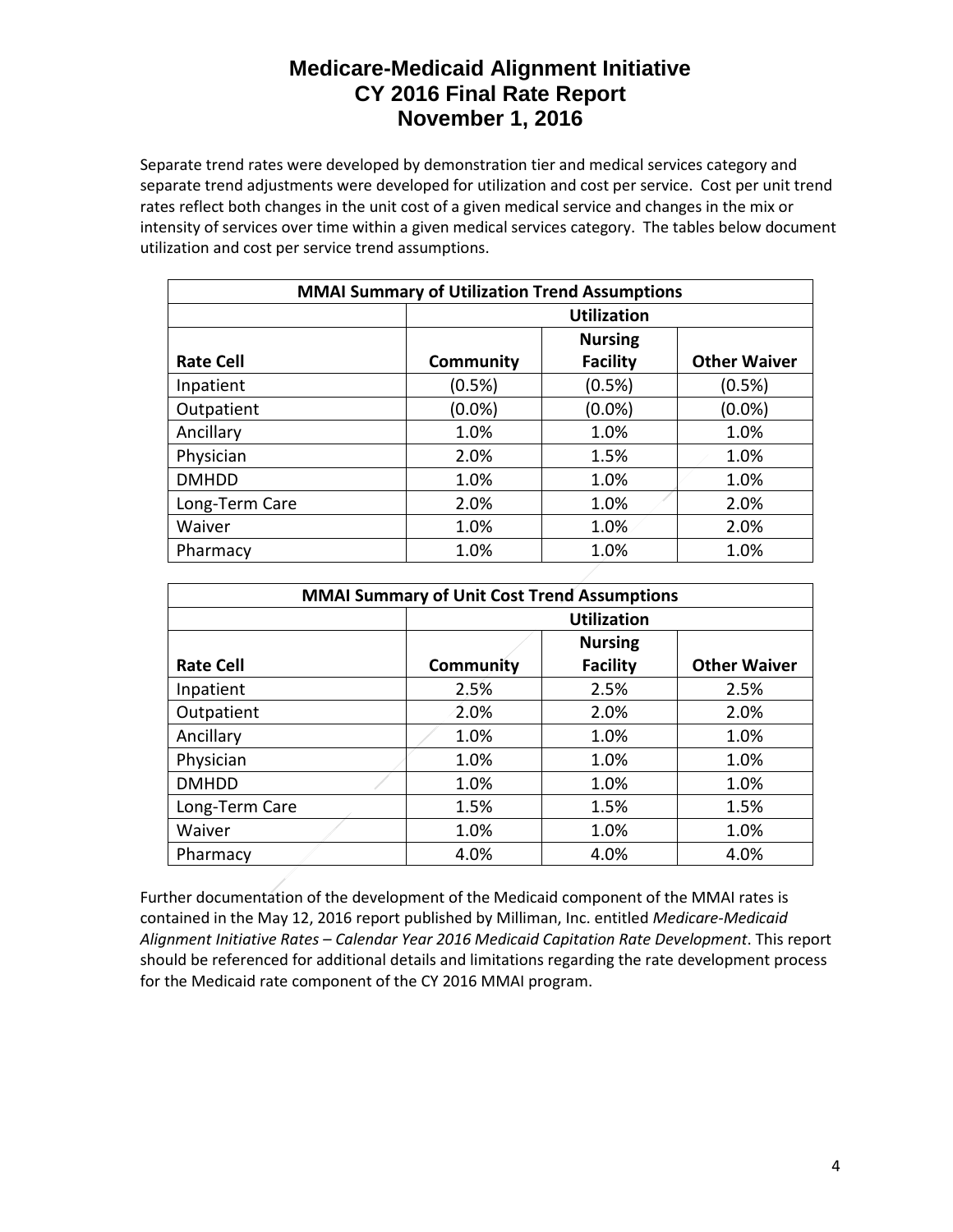#### **III.** Medicare Components of the Rate – CY 2016

#### *Medicare A/B Services*

CMS has developed baseline spending (costs absent the Demonstration) for Medicare A and B services using estimates of what Medicare would have spent on behalf of the enrollees absent the Demonstration. With the exception of specific subsets of enrollees as noted below, the Medicare baseline for A/B services is a blend of the Medicare Fee-for-Service (FFS) Standardized County Rates, as adjusted below, and the Medicare Advantage projected payment rates for each year, weighted by the proportion of the target population that would otherwise be enrolled in each program in the absence of the Demonstration. The Medicare Advantage baseline spending includes costs that would have occurred absent the Demonstration, such as quality bonus payments for applicable Medicare Advantage plans.

Both baseline spending and payment rates under the Demonstration for Medicare A/B services are calculated as PMPM standardized amounts for each Demonstration county. Except as otherwise noted, the Medicare A/B portion of the baseline is updated annually based on the annual FFS estimates and benchmarks released each year with the annual Medicare Advantage and Part D rate announcement, and Medicare Advantage bids (for the applicable year or for prior years trended forward to the applicable year) for products in which potential MMAI enrollees would be enrolled absent the MMAI.

*Medicare A/B Component Payments:* CY 2016 Medicare A/B Baseline County rates are provided below.

The rates represent the weighted average of the CY 2016 FFS Standardized County Rates, updated to incorporate the adjustments noted below, and the Medicare Advantage projected payment rates for CY 2016, based on the expected enrollment of beneficiaries from Medicare FFS and Medicare Advantage prior to the demonstration start at the county level. The rates weight the FFS and Medicare Advantage components at the same weighting as used to set 2014-2015 rates. The Medicare Advantage component of the 2015 rate has been updated for CY 2016 based on Medicare Advantage trends.

The FFS component of the CY 2016 Medicare A/B baseline rate has been updated to better align MMAI Plan payments with Medicare fee-for-service costs, by offsetting underprediction in the CMS-HCC risk adjustment model for full benefit dual eligible beneficiaries. This 6.83% upward adjustment applies to the Medicare A/B FFS rate component for CY 2016 only.

The FFS component of the CY 2016 Medicare A/B baseline rate has been updated to reflect a 1.84% upward adjustment to account for the disproportionate share of bad debt attributable to Medicare-Medicaid enrollees in Medicare FFS (in the absence of the Demonstration). This 1.84% adjustment applies for CY 2016 and will be updated for subsequent years of the Demonstration.

*Coding Intensity Adjustment:* CMS annually applies a coding intensity factor to Medicare Advantage risk scores to account for differences in diagnosis coding patterns between the Medicare Advantage and the Original Fee-for-Service Medicare programs. The adjustment for CY 2016 in Medicare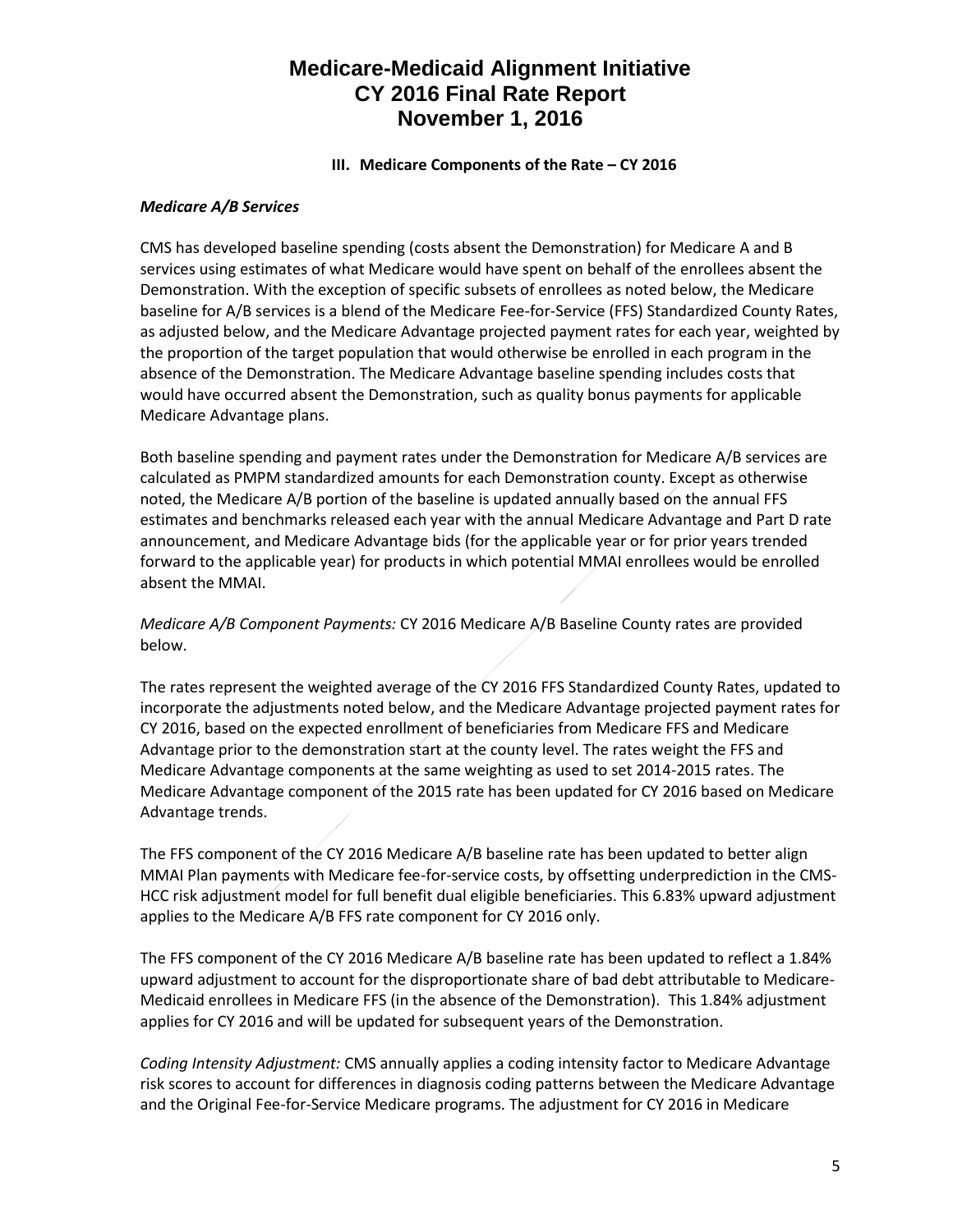Advantage is 5.41%. For CY 2016, based on the enrollment process for the demonstration, CMS established the FFS component of the Medicare A/B baseline in a manner that did not lead to lower amounts due to this coding intensity adjustment.

In 2016, CMS will apply a coding intensity adjustment based on the anticipated proportion of Demonstration enrollees in CY 2016 with prior Medicare Advantage experience and/or Demonstration experience based on the Demonstration's enrollment phase-in as of September 30, 2015. CMS' calculations take into account planned passive enrollment and rates of opt-out in the passive enrollment process. For Illinois, the applicable 2016 coding intensity adjustment is 4.44%.

Operationally, due to systems limitations, CMS will still apply the coding intensity adjustment factor to the risk scores but has increased the FFS component of the Medicare A/B baseline for non-ESRD beneficiaries and the Medicare A/B baseline for beneficiaries with an ESRD status of functioning graft to offset this (by increasing these amounts by a corresponding percentage). The coding intensity factor will not be applied to risk scores for enrollees with an ESRD status of dialysis or transplant during the Demonstration, consistent with Medicare Advantage policy.

After CY 2016, CMS will apply the prevailing Medicare Advantage coding intensity adjustment for all enrollees.

*Impact of Sequestration*: Under sequestration, for services beginning April 1, 2013, Medicare payments to providers for individual services under Medicare Parts A and B, and non-exempt portions of capitated payments to Part C Medicare Advantage Plans and Part D Medicare Prescription Drug Plans are reduced by 2%. These reductions are also applied to the Medicare components of the integrated rate. Therefore, under MMAI CMS will reduce non-exempt portions of the Medicare components of the integrated rate by 2%, as noted in the sections below.

*Default Rate:* The default rate will be paid when a beneficiary's address on record is outside of the service area. The default rate is specific to each Demonstration Plan and is calculated using an enrollment-weighted average of the rates for each county in which the Demonstration Plan participates.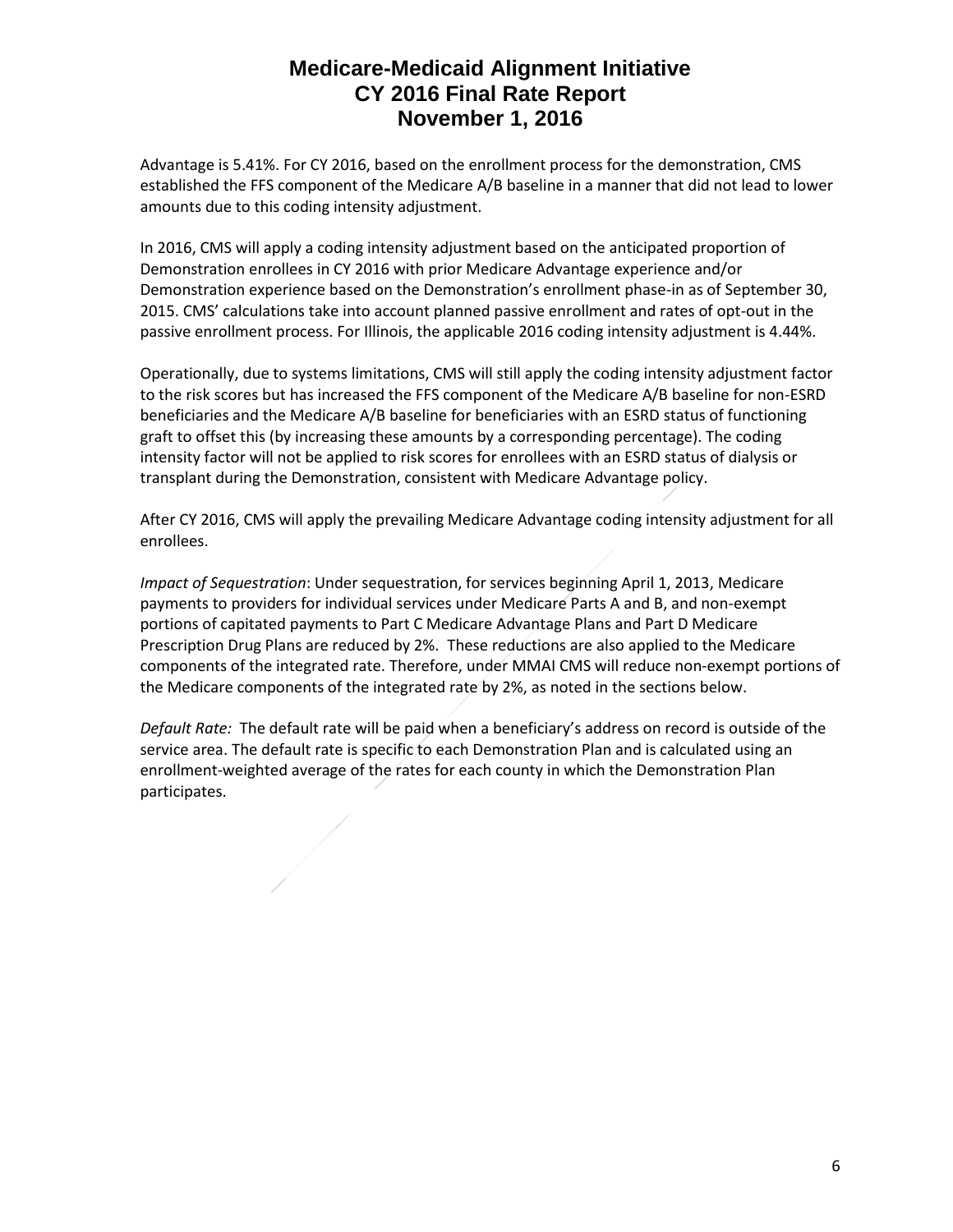| 2016 Medicare A/B Baseline PMPM, Non-ESRD Beneficiaries, Standardized 1.0 Risk Score, by Demonstration County <sup>1</sup> |                                                                           |                                                                                                                                                    |                                                                                                                         |                                                                                                                                                                                          |                                                                                                                                                                   |                                                                                                                                                                          |                                                                                                                                                            |
|----------------------------------------------------------------------------------------------------------------------------|---------------------------------------------------------------------------|----------------------------------------------------------------------------------------------------------------------------------------------------|-------------------------------------------------------------------------------------------------------------------------|------------------------------------------------------------------------------------------------------------------------------------------------------------------------------------------|-------------------------------------------------------------------------------------------------------------------------------------------------------------------|--------------------------------------------------------------------------------------------------------------------------------------------------------------------------|------------------------------------------------------------------------------------------------------------------------------------------------------------|
| County                                                                                                                     | 2016<br><b>Published FFS</b><br><b>Standardized</b><br><b>County Rate</b> | 2016 initial<br><b>Medicare</b><br>A/B FFS<br><b>Baseline</b><br>(increased<br>to reflect<br><b>CY 2016 risk</b><br>adjustment<br>model<br>update) | 2016<br>Updated<br><b>Medicare</b><br>$A/B$ FFS<br><b>Baseline</b><br>(updated by<br>CY 2016 bad<br>debt<br>adjustment) | <b>2016 Final</b><br><b>Medicare</b><br>A/B FFS<br><b>Baseline</b><br>(increased<br>to offset<br>application<br>of coding<br>intensity<br>adjustment<br>factor in<br>$2016$ <sup>2</sup> | <b>2016 Final</b><br><b>Medicare A/B</b><br><b>Baseline</b><br>(incorporating<br>final Medicare<br>A/B FFS<br>baseline and<br>Medicare<br>Advantage<br>component) | 2016<br><b>Medicare</b><br>A/B<br><b>Baseline</b><br>PMPM,<br><b>Savings</b><br>Percentage<br><b>Applied</b><br>(after<br>application<br>of 3%<br>savings<br>percentage) | <b>2016 Final</b><br><b>Medicare A/B</b><br><b>PMPM</b><br>Payment<br>(2%<br>sequestration<br>reduction<br>applied and<br>prior to<br>quality<br>withhold) |
| Champaign                                                                                                                  | \$685.73                                                                  | \$732.56                                                                                                                                           | \$746.03                                                                                                                | \$753.34                                                                                                                                                                                 | \$754.14                                                                                                                                                          | \$731.52                                                                                                                                                                 | \$716.89                                                                                                                                                   |
| Christian                                                                                                                  | 763.88                                                                    | 816.04                                                                                                                                             | 831.06                                                                                                                  | 839.20                                                                                                                                                                                   | 838.83                                                                                                                                                            | 813.67                                                                                                                                                                   | 797.40                                                                                                                                                     |
| Cook                                                                                                                       | 887.14                                                                    | 947.72                                                                                                                                             | 965.16                                                                                                                  | 974.61                                                                                                                                                                                   | 969.09                                                                                                                                                            | 940.02                                                                                                                                                                   | 921.22                                                                                                                                                     |
| <b>DeWitt</b>                                                                                                              | 736.64                                                                    | 786.94                                                                                                                                             | 801.42                                                                                                                  | 809.27                                                                                                                                                                                   | 807.62                                                                                                                                                            | 783.39                                                                                                                                                                   | 767.72                                                                                                                                                     |
| <b>DuPage</b>                                                                                                              | 807.27                                                                    | 862.40                                                                                                                                             | 878.26                                                                                                                  | 886.87                                                                                                                                                                                   | 884.38                                                                                                                                                            | 857.85                                                                                                                                                                   | 840.69                                                                                                                                                     |
| Ford                                                                                                                       | 837.00                                                                    | 894.16                                                                                                                                             | 910.61                                                                                                                  | 919.53                                                                                                                                                                                   | 916.44                                                                                                                                                            | 888.94                                                                                                                                                                   | 871.16                                                                                                                                                     |
| Kane                                                                                                                       | 829.11                                                                    | 885.73                                                                                                                                             | 902.02                                                                                                                  | 910.86                                                                                                                                                                                   | 906.26                                                                                                                                                            | 879.07                                                                                                                                                                   | 861.49                                                                                                                                                     |
| Kankakee                                                                                                                   | 814.89                                                                    | 870.54                                                                                                                                             | 886.55                                                                                                                  | 895.24                                                                                                                                                                                   | 894.91                                                                                                                                                            | 868.06                                                                                                                                                                   | 850.70                                                                                                                                                     |
| Knox                                                                                                                       | 767.85                                                                    | 820.28                                                                                                                                             | 835.38                                                                                                                  | 843.56                                                                                                                                                                                   | 840.14                                                                                                                                                            | 814.94                                                                                                                                                                   | 798.64                                                                                                                                                     |
| Lake                                                                                                                       | 824.08                                                                    | 880.35                                                                                                                                             | 896.55                                                                                                                  | 905.33                                                                                                                                                                                   | 904.57                                                                                                                                                            | 877.43                                                                                                                                                                   | 859.88                                                                                                                                                     |
| Logan                                                                                                                      | 742.85                                                                    | 793.58                                                                                                                                             | 808.18                                                                                                                  | 816.09                                                                                                                                                                                   | 815.32                                                                                                                                                            | 790.86                                                                                                                                                                   | 775.04                                                                                                                                                     |
| McLean                                                                                                                     | 686.64                                                                    | 733.53                                                                                                                                             | 747.02                                                                                                                  | 754.34                                                                                                                                                                                   | 754.86                                                                                                                                                            | 732.21                                                                                                                                                                   | 717.57                                                                                                                                                     |
| Macon                                                                                                                      | 712.53                                                                    | 761.19                                                                                                                                             | 775.19                                                                                                                  | 782.78                                                                                                                                                                                   | 782.76                                                                                                                                                            | 759.28                                                                                                                                                                   | 744.09                                                                                                                                                     |
| Menard                                                                                                                     | 683.42                                                                    | 730.09                                                                                                                                             | 743.52                                                                                                                  | 750.80                                                                                                                                                                                   | 750.91                                                                                                                                                            | 728.39                                                                                                                                                                   | 713.82                                                                                                                                                     |
| Peoria                                                                                                                     | 703.64                                                                    | 751.69                                                                                                                                             | 765.52                                                                                                                  | 773.02                                                                                                                                                                                   | 774.24                                                                                                                                                            | 751.01                                                                                                                                                                   | 735.99                                                                                                                                                     |
| Piatt                                                                                                                      | 785.06                                                                    | 838.67                                                                                                                                             | 854.10                                                                                                                  | 862.47                                                                                                                                                                                   | 862.47                                                                                                                                                            | 836.60                                                                                                                                                                   | 819.87                                                                                                                                                     |
| Sangamon                                                                                                                   | 689.39                                                                    | 736.47                                                                                                                                             | 750.02                                                                                                                  | 757.36                                                                                                                                                                                   | 757.45                                                                                                                                                            | 734.73                                                                                                                                                                   | 720.04                                                                                                                                                     |
| <b>Stark</b>                                                                                                               | 695.72                                                                    | 743.23                                                                                                                                             | 756.90                                                                                                                  | 764.32                                                                                                                                                                                   | 764.32                                                                                                                                                            | 741.39                                                                                                                                                                   | 726.56                                                                                                                                                     |
| Tazewell                                                                                                                   | 733.34                                                                    | 783.42                                                                                                                                             | 797.83                                                                                                                  | 805.65                                                                                                                                                                                   | 806.00                                                                                                                                                            | 781.82                                                                                                                                                                   | 766.18                                                                                                                                                     |
| Vermillion                                                                                                                 | 723.81                                                                    | 773.24                                                                                                                                             | 787.46                                                                                                                  | 795.18                                                                                                                                                                                   | 794.26                                                                                                                                                            | 770.43                                                                                                                                                                   | 755.02                                                                                                                                                     |
| Will                                                                                                                       | 874.85                                                                    | 934.59                                                                                                                                             | 951.79                                                                                                                  | 961.11                                                                                                                                                                                   | 956.71                                                                                                                                                            | 928.00                                                                                                                                                                   | 909.44                                                                                                                                                     |

<sup>1</sup> Rates do not apply to beneficiaries with End-Stage Renal Disease (ESRD) or those electing the Medicare hospice benefit. See Section IV for information on savings percentages.

<sup>2</sup>For CY 2016 CMS calculated and applied a coding intensity adjustment (the modified CY 2016 coding intensity adjustment factor) proportional to the anticipated proportion of Demonstration enrollees in CY 2016 with prior Medicare Advantage experience and/or Demonstration experience based on the Demonstration's enrollment phase-in as of September 30, 2015. Operationally, due to systems limitations, CMS will still apply the coding intensity adjustment factor to the risk scores but has increased the FFS component of the Medicare A/B baseline for non-ESRD beneficiaries to offset this. Specifically, CMS has increased the Medicare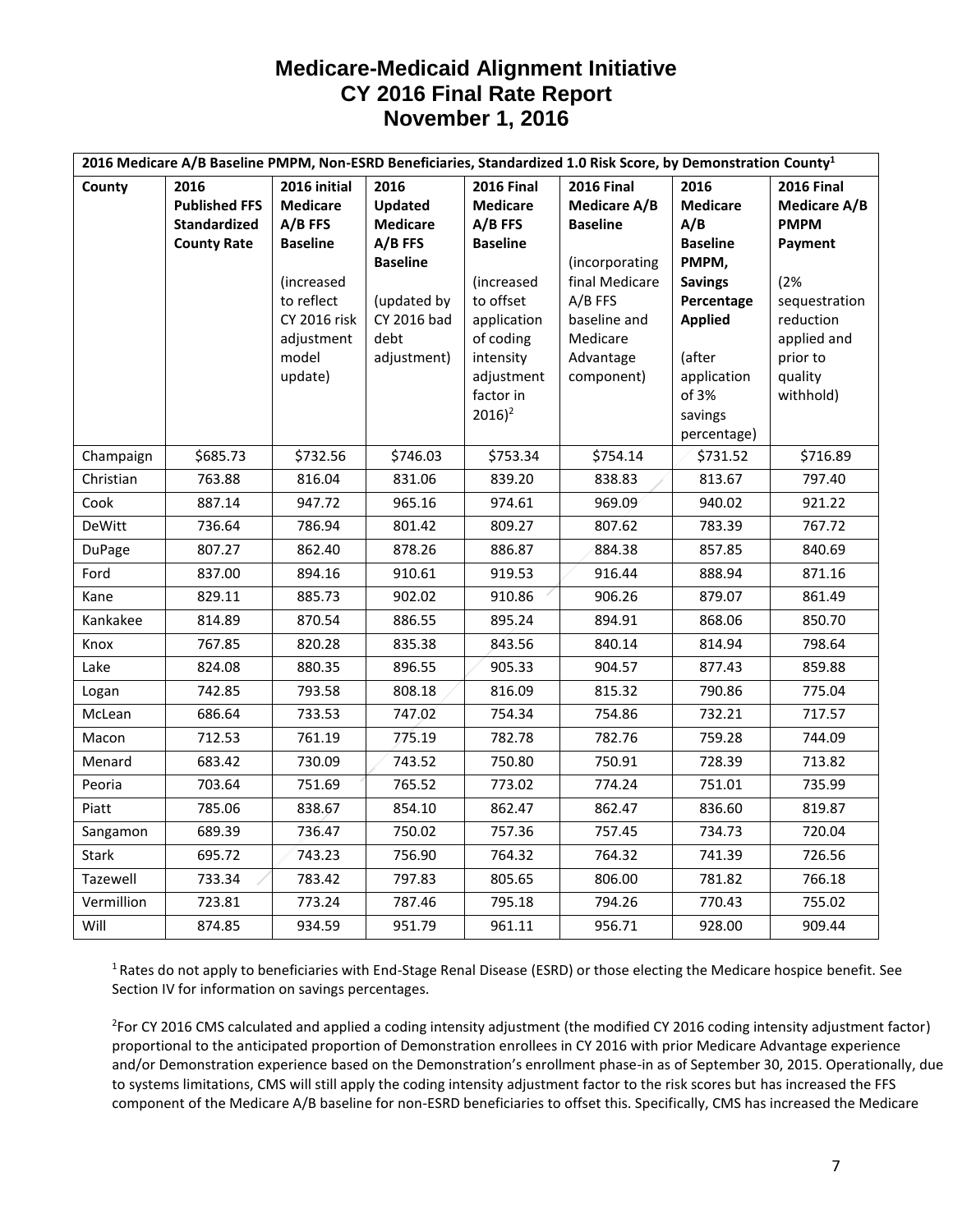A/B baseline by a corresponding percentage; the CY 2016 Medicare FFS A/B Baseline is divided by [1-(the standard CY 2016 coding intensity adjustment factor of 5.41% minus the Illinois-specific modified CY 2016 coding intensity adjustment factor of4.44%)] to determine the CY 2016 Final Medicare FFS A/B Baseline.

The Medicare A/B PMPMs above will be risk adjusted at the beneficiary level using the prevailing CMS-HCC risk adjustment model.

*Beneficiaries with End-Stage Renal Disease (ESRD):* Separate Medicare A/B baselines and risk adjustment models apply to enrollees with ESRD. The Medicare A/B baselines for beneficiaries with ESRD vary by the enrollee's ESRD status: dialysis, transplant, and functioning graft, as follows:

- **Dialysis**: For enrollees in the dialysis status phase, the Medicare A/B baseline is the CY 2016 Illinois ESRD dialysis state rate, updated to incorporate the impact of sequestration-related rate reductions. The CY 2016 ESRD dialysis state rate for Illinois is \$7,172.97 PMPM; the updated CY 2016 ESRD dialysis state rate incorporating a 2% sequestration reduction and prior to the application of the quality withhold is \$7,029.51 PMPM. This applies to applicable enrollees in all counties and will be risk adjusted using the prevailing HCC-ESRD risk adjustment model.
- **Transplant**: For enrollees in the transplant status phase (inclusive of the 3-months starting with the transplant), the Medicare A/B baseline is the CY 2016 Illinois ESRD dialysis state rate updated to incorporate the impact of sequestration-related rate reductions. The CY 2016 ESRD dialysis state rate for Illinois is \$7,172.97 PMPM; the updated CY 2016 ESRD dialysis state rate incorporating a 2% sequestration reduction and prior to the application of the quality withhold is \$7,029.51 PMPM. This applies to applicable enrollees in all counties and will be risk adjusted using the prevailing HCC-ESRD risk adjustment model.
- **Functioning Graft:** For enrollees in the functioning graft status phase (beginning at 4 months post-transplant) the Medicare A/B baseline is the Medicare Advantage 3.5% bonus county rate/benchmark (see table below). This Medicare A/B component will be risk adjusted using the prevailing HCC-ESRD functioning graft risk adjustment model.

A savings percentage is not applied to the Medicare A/B baseline for enrollees with ESRD (inclusive of those enrollees in the dialysis, transplant and functioning graft status phases).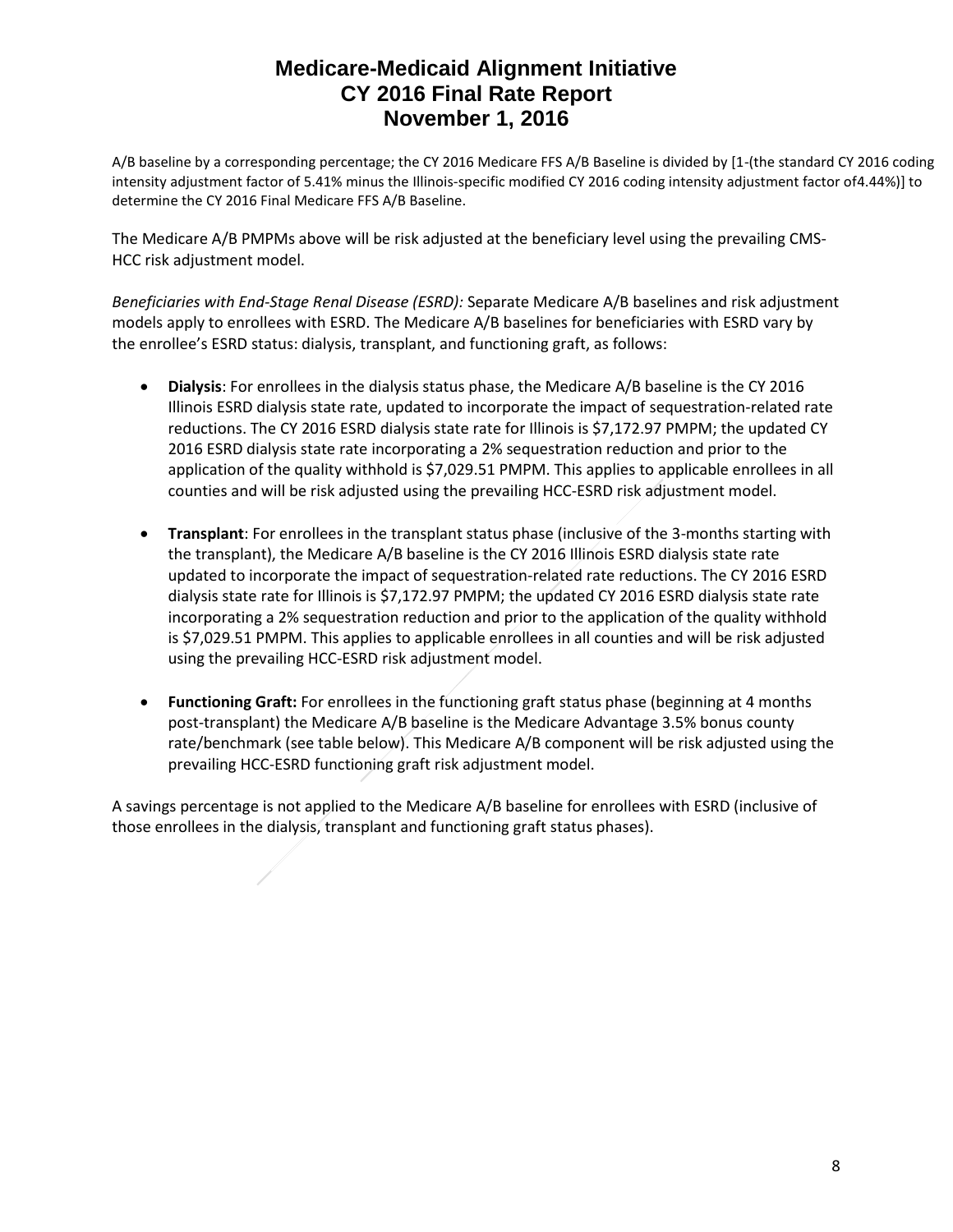## **Medicare-Medicaid Alignment Initiative CY 2016 Final Rate Report - November 1, 2016 CY 2015 Final Rate Report - March 20, 2015**

| 2016 Medicare A/B Baseline PMPM, Beneficiaries with ESRD Functioning Graft Status, Standardized |                    |                       |                              |  |  |
|-------------------------------------------------------------------------------------------------|--------------------|-----------------------|------------------------------|--|--|
| 1.0 Risk Score, by Demonstration County                                                         |                    |                       |                              |  |  |
| County                                                                                          | 2016 3.5% Bonus    | 2016 Final Medicare   | 2016 Sequestration-          |  |  |
|                                                                                                 | <b>County Rate</b> | A/B PMPM Baseline     | <b>Adjusted Medicare A/B</b> |  |  |
|                                                                                                 | (Benchmark)        |                       | <b>Baseline</b>              |  |  |
|                                                                                                 |                    | (increased to offset  |                              |  |  |
|                                                                                                 |                    | application of coding | (after application of 2%     |  |  |
|                                                                                                 |                    | intensity adjustment  | Sequestration reduction)     |  |  |
|                                                                                                 |                    | factor in 2016)*      |                              |  |  |
| Champaign                                                                                       | \$775.66           | \$783.26              | \$767.59                     |  |  |
| Christian                                                                                       | 765.76             | 773.26                | 757.79                       |  |  |
| Cook                                                                                            | 873.83             | 882.39                | 864.74                       |  |  |
| <b>DeWitt</b>                                                                                   | 781.26             | 788.91                | 773.13                       |  |  |
| <b>DuPage</b>                                                                                   | 815.34             | 823.32                | 806.85                       |  |  |
| Ford                                                                                            | 824.44             | 832.51                | 815.86                       |  |  |
| Kane                                                                                            | 816.67             | 824.67                | 808.18                       |  |  |
| Kankakee                                                                                        | 802.67             | 810.53                | 794.32                       |  |  |
| Knox                                                                                            | 781.02             | 788.67                | 772.90                       |  |  |
| Lake                                                                                            | 811.72             | 819.67                | 803.28                       |  |  |
| Logan                                                                                           | 771.63             | 779.19                | 763.61                       |  |  |
| McLean                                                                                          | 781.33             | 788.98                | 773.20                       |  |  |
| Macon                                                                                           | 782.58             | 790.25                | 774.45                       |  |  |
| Menard                                                                                          | 762.45             | 769.91                | 754.51                       |  |  |
| Peoria                                                                                          | 833.81             | 841.98                | 825.14                       |  |  |
| Piatt                                                                                           | 785.06             | 792.75                | 776.90                       |  |  |
| Sangamon                                                                                        | 764.53             | 772.02                | 756.58                       |  |  |
| <b>Stark</b>                                                                                    | 808.34             | 816.26                | 799.93                       |  |  |
| Tazewell                                                                                        | 821.07             | 829.11                | 812.53                       |  |  |
| Vermillion                                                                                      | 780.09             | 787.73                | 771.98                       |  |  |
| Will                                                                                            | 861.73             | 870.17                | 852.77                       |  |  |

\*For CY 2016 CMS has calculated and applied a coding intensity adjustment (the modified CY 2016 coding intensity adjustment factor) proportional to the anticipated proportion of Demonstration enrollees in CY 2016 with prior Medicare Advantage experience and/or Demonstration experience based on the Demonstration's enrollment phase-in as of September 30, 2015. Operationally, due to systems limitations, CMS will still apply the coding intensity adjustment factor to the risk scores but has increased the Medicare A/B baseline for beneficiaries with an ESRD status of functioning graft to offset this. Specifically, CMS has increased the Medicare A/B baseline by a corresponding percentage; as above, the CY 2016 Updated Medicare A/B Baseline is divided by [(1-standard the CY 2016 coding intensity adjustment factor of 5.41% minus the Illinois-specific modified CY 2016 coding intensity adjustment factor of 4.44% )] to determine the CY 2016 Final Medicare A/B Baseline. For beneficiaries with an ESRD status of functioning graft, the prospective payment will not include the adjustment to offset the application of coding intensity adjustment factor; this payment adjustment will be made on a retrospective basis.

*Beneficiaries Electing the Medicare Hospice Benefit:* If an enrollee elects to receive the Medicare hospice benefit, the enrollee will remain in the Demonstration but will obtain the hospice services through the Medicare FFS benefit. The Demonstration Plans will no longer receive the Medicare A/B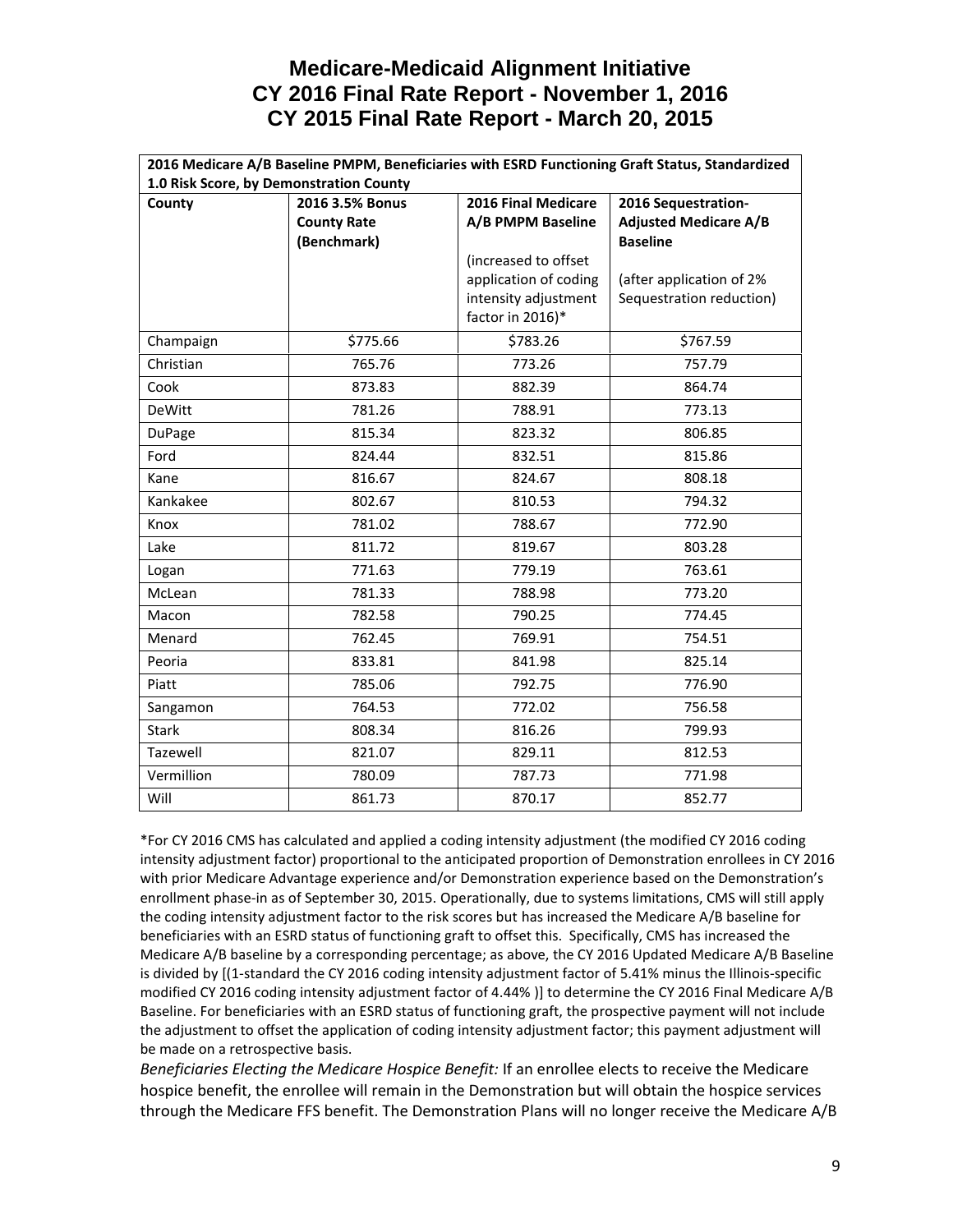# **Medicare-Medicaid Alignment Initiative CY 2016 Final Rate Report - November 1, 2016 CY 2015 Final Rate Report - March 20, 2015**

payment for that enrollee. Medicare hospice services and all other Original Medicare services will be paid under Medicare FFS. Demonstration Plans and providers of hospice services will be required to coordinate these services with the rest of the enrollee's care, including with Medicaid and Part D benefits and any additional benefits offered by the Demonstration Plans. Demonstration Plans will continue to receive the Medicare Part D and Medicaid payments, for which no changes will occur.

#### *Medicare Part D Services*

The Part D plan payment is the risk adjusted Part D national average monthly bid amount (NAMBA) for the payment year, adjusted for payment reductions resulting from sequestration applied to the non-premium portion of the NAMBA. The non-premium portion is determined by subtracting the applicable regional Low-Income Premium Subsidy Amount from the risk adjusted NAMBA. To illustrate, the NAMBA for CY 2016 is \$64.66 and the CY 2016 Low-Income Premium Subsidy Amount for Illinois is \$29.60. Thus, the updated Illinois Part D monthly per member per month payment for a beneficiary with a 1.0 RxHCC risk score applicable for CY 2016 is \$63.96. This amount incorporates a 2% sequestration reduction to the non-premium portion of the NAMBA.

CMS will pay an average monthly prospective payment amount for the low income cost-sharing subsidy and Federal reinsurance amounts; these payments will be 100% cost reconciled after the payment year has ended. These prospective payments will be the same for all counties, and are shown below.

- Illinois low income cost-sharing: \$122.08 PMPM
- Illinois reinsurance: \$84.27 PMPM

The low-income cost sharing and reinsurance subsidy amounts are exempt from mandatory payment reductions under sequestration.

A savings percentage will not be applied to the Part D component of the rate. Part D payments will not be subject to a quality withhold.

**Additional Information***:* More information on the Medicare components of the rate under the Demonstration may be found online at: [http://www.cms.gov/Medicare-Medicaid-](http://www.cms.gov/Medicare-Medicaid-Coordination/Medicare-and-Medicaid-Coordination/Medicare-Medicaid-Coordination-Office/Downloads/JointRateSettingProcess.pdf)[Coordination/Medicare-and-Medicaid-Coordination/Medicare-Medicaid-Coordination-](http://www.cms.gov/Medicare-Medicaid-Coordination/Medicare-and-Medicaid-Coordination/Medicare-Medicaid-Coordination-Office/Downloads/JointRateSettingProcess.pdf)[Office/Downloads/JointRateSettingProcess.pdf](http://www.cms.gov/Medicare-Medicaid-Coordination/Medicare-and-Medicaid-Coordination/Medicare-Medicaid-Coordination-Office/Downloads/JointRateSettingProcess.pdf)